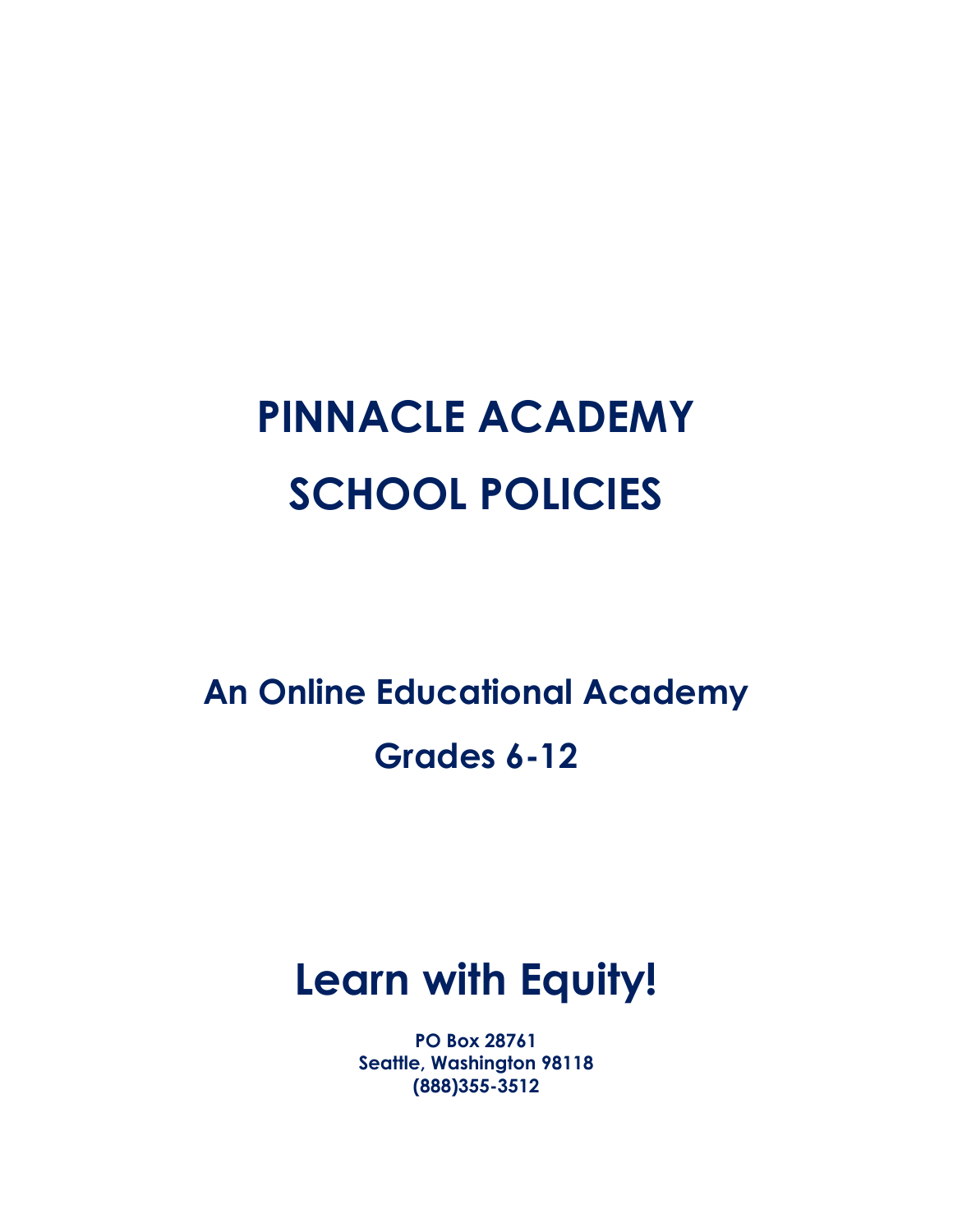#### **Admissions & Enrollment.**

We reserve the right to grant or deny admission based on our ability to sufficiently support a student in our academic environment. Admission is available to students who have completed the 5th grade successfully and able to provide transcripts supporting current grade level. Students that receive a 3.0 Cumulative GPA will automatically considered for re-enrollment for the following school year, unless otherwise notified. Students may remain enrolled at Pinnacle Academy until they are, with proof of 12<sup>th</sup> grade status.

#### **Enrollment Agreement.**

We provide each of our families with a Parent/Student Contract which is intended to highlight many of our policies and to have a commitment from parents to be engaged in their child educational process. Pinnacle Academy partners with parents and groups, who provide the physical space for learning, while we provide the curriculum, certified teachers, tutors, and training for using our online system.

# **Open Enrollment**

We accept applications on a continual basis. 24hour online access. [Https://www.pinnacleacademy.org/admission](https://www.pinnacleacademy.org/admission)

Students can enroll throughout the year. Our traditional school term begins in September and ends the last week in May for students that want to adhere to a traditional school schedule. An assessment is required for most courses. Complete the application for enrollment to begin the process.

# **Adult Education**

Adult students (over 18), no longer in high school but seeking a GED may apply for our GED or SAT/ACT preparatory courses. For additional information contact our staff at *admin@pinnacleacademy.org.* 

# **International Students**

Students who attended international schools prior to enrolling with Pinnacle Academy must submit their academic records as a part of the enrollment process. Academic records that need to be translated to English must be done prior to submitting them to Pinnacle Academy.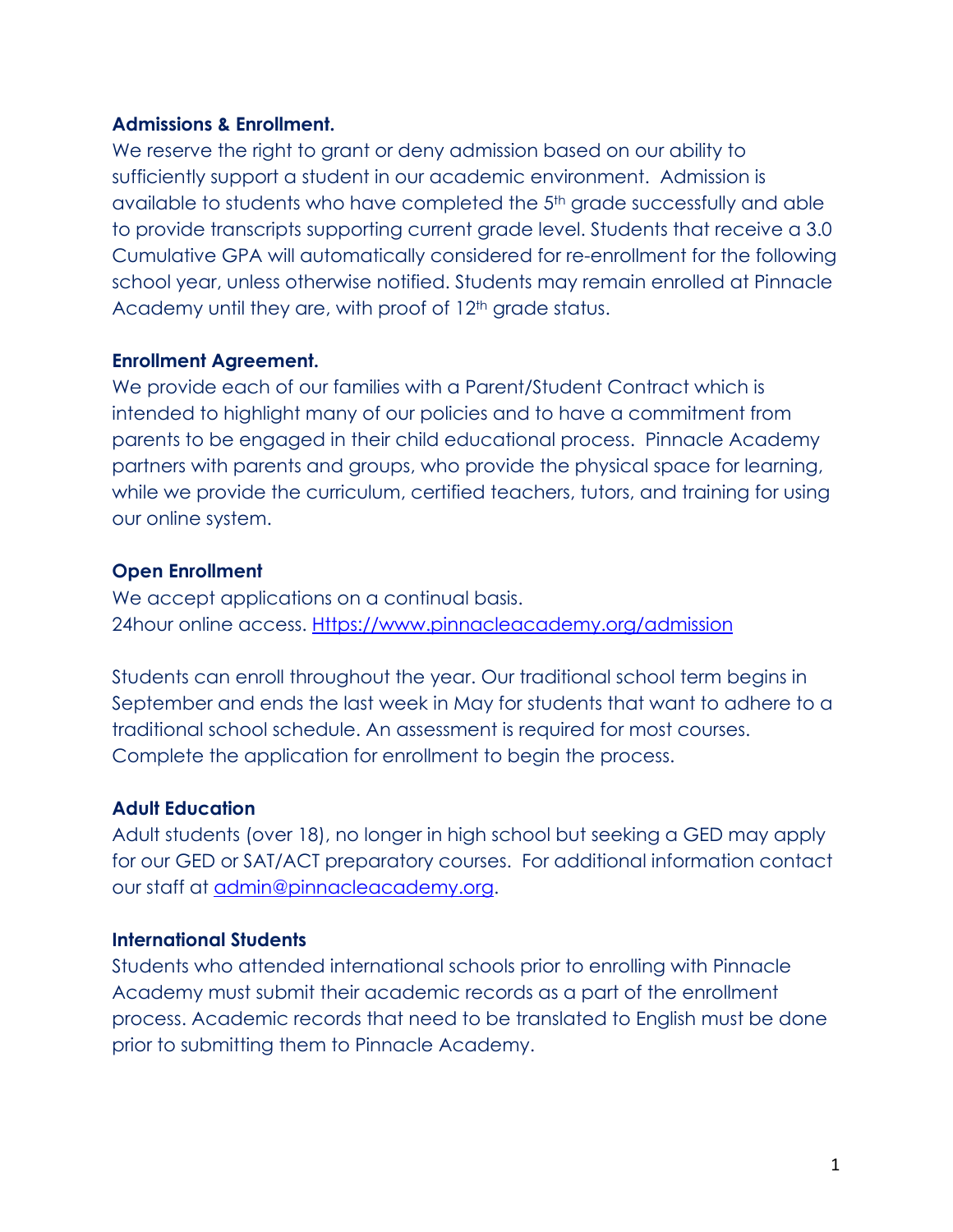For International admission, Pinnacle will award course credit based on the translated transcript. Physical Education does not impact GPA, so the grade for PE will be considers Pass of Fail. We reserve the right to accept or deny translated records. Regardless of school records or grades, students at Pinnacle Academy take assessments for most core courses.

#### **English Proficiency Disclosure**

English is the chosen language for Pinnacle Academy. Therefore, all our course literature and assignments are created for students who are proficient in English. If there is a question of English Proficiency, the student must take the Test of English as a Foreign Language (TOEFL) at student's expense and report those scores to Pinnacle Academy prior to enrollment.

#### **Enrollment Options**

We offer full-time, part-time, and single course enrollments for both middle and high school. Payment plans vary for each. See our price lists for more information.

#### **Proof of Enrollment.**

Pinnacle Academy students that need proof of enrollment will find the Proof of Enrollment form under our Student Support in the online menu.

#### **Student ID Cards.**

Each student is assigned a unique ID automatically upon enrollment.

#### **Parent & Student Orientation.**

Orientation is a part of our success plan. We know that knowledge can be powerful, so we attempt to have as much information available for both parents and students. During the orientation, students will be shown how to navigate to their dashboard. Pinnacle Academy endeavors to maintain parent-studentteacher transparency. We want everyone to stay engaged throughout the school year and overall educational process. Regular updates will be sent to parents regarding student progress.

#### **Courses.**

For a printout of our courses, please access them from the student PASS menu.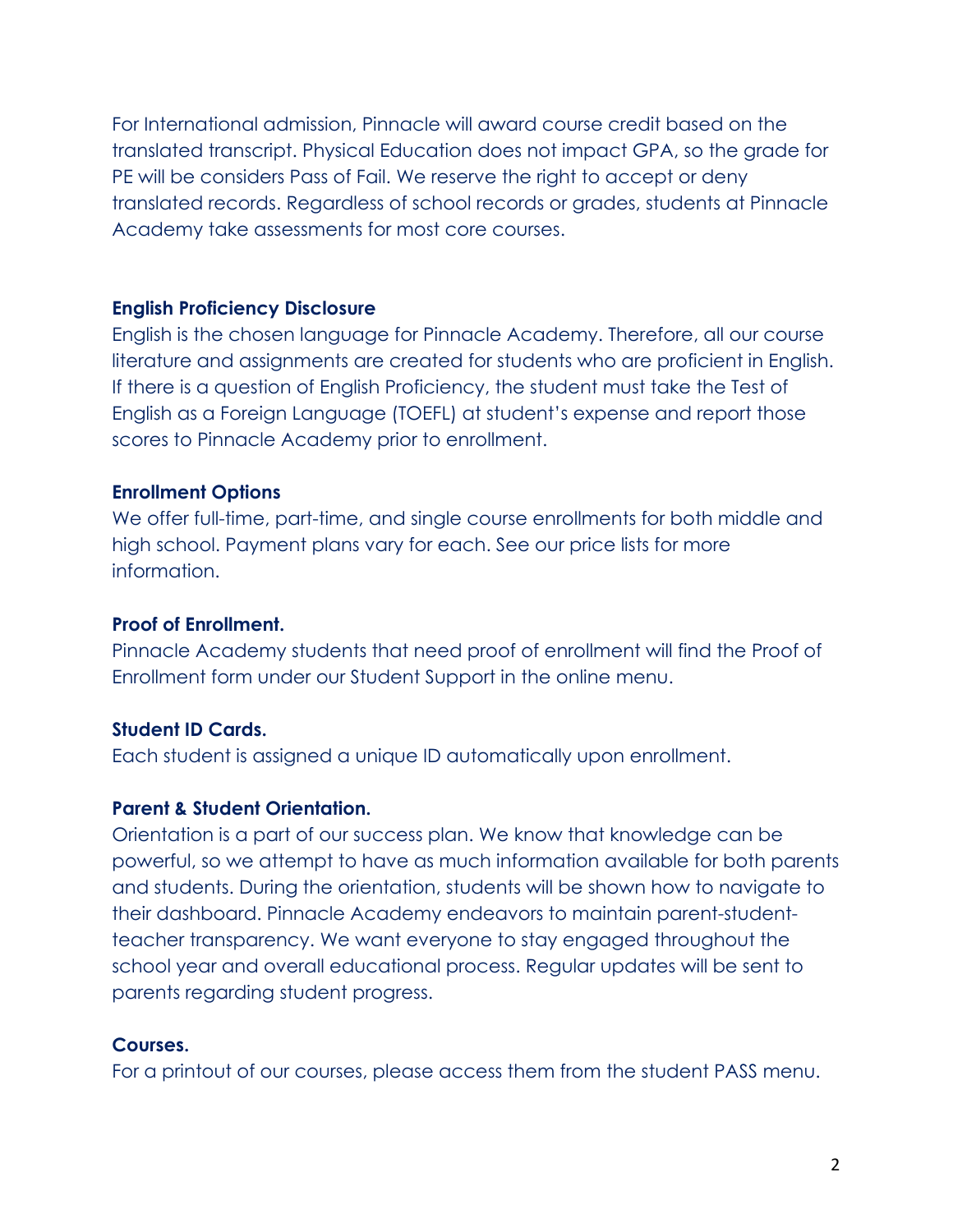#### **Placement.**

Students take an assessment for accurate course -level placement.

#### **Completion.**

Students have 12 months to complete each course. Completion is when the student has completed the coursework assigned by the Academic Advisor.

#### **Withdrawal.**

Students may withdraw from any course without impact on academic record all the way to the last day of school. There is no refund for withdrawn courses, but it will be removed from your academic record without negative reflection. Withdrawal forms can be found within Student Support.

# **Course Exchange.**

All students that withdraw from a course within 14 days of the start can exchange that course for another course more suited to the students need without a financial impact. The withdraw course will be removed from student academic records without adverse effects.

All students that withdraw after 14 days from the start can withdraw and exchange the course for another for an additional fee of \$125.00. Each exchange after that will be \$75.00 each.

# **Leave of Absence.**

If a student is having extenuating medical or personal issues, a leave of absence can be granted. A leave of Absence is necessary for students who plan to be inactive for more than 14 days in a row. Each situation is different and therefore we recommend speaking with an Academic Advisor prior to a decision to take a leave of absence.

A leave can be granted for 30 to 90 days, one time in a school term. During that time course work will be put on hold, and student portal will be disabled. A leave of absence is not additional time to complete work. When a student returns from a leave, the time remaining to complete the academic year will depend on their enrollment calendar. All full-time and part-time students have 12 months max to complete the school year. Payment plans will continue while a student is on a leave of absence. Fees paid for courses are non-refundable.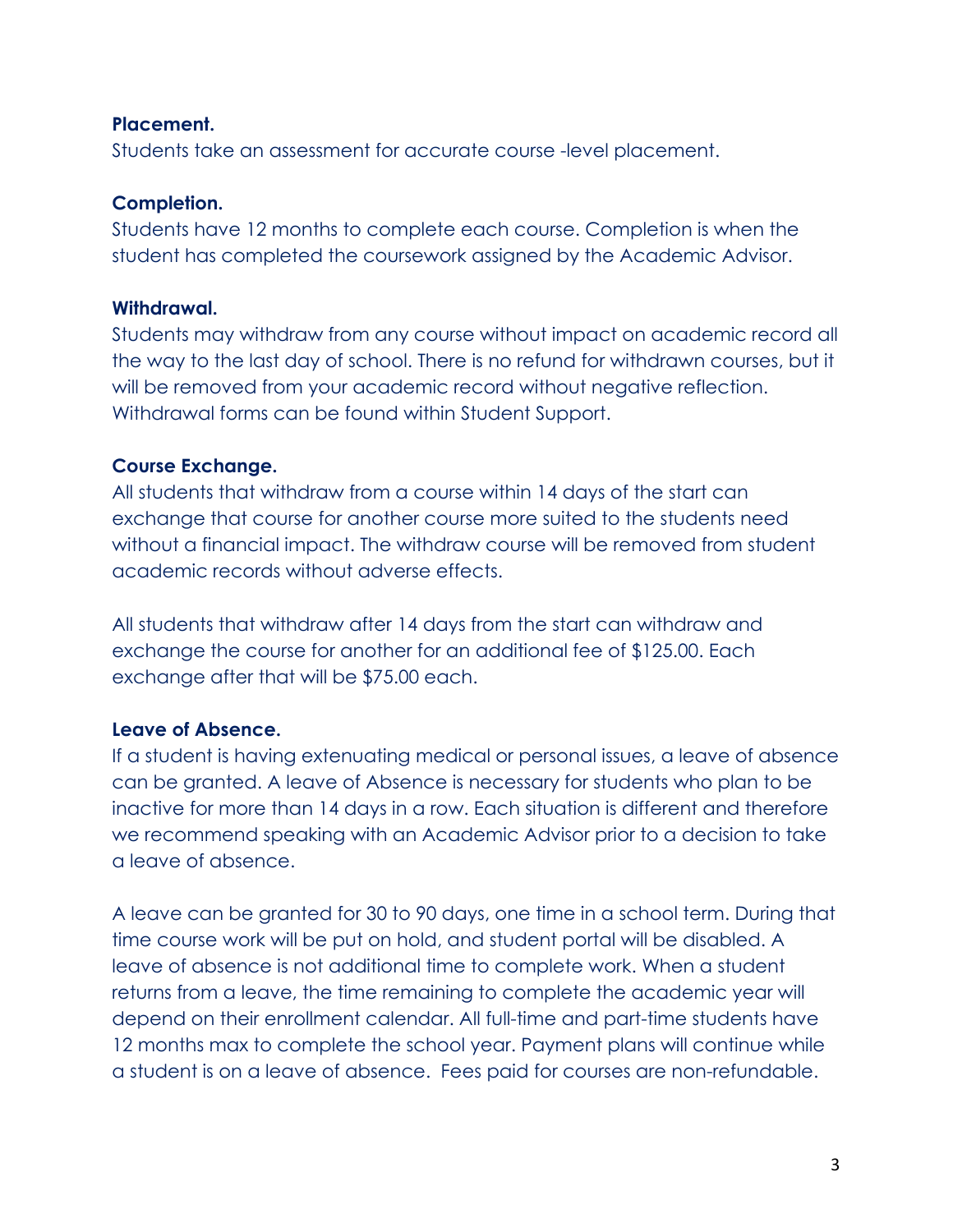# **Extension**

Each course or set of courses are available to students for a full 12 months. If a course is not completed within that time frame, the student must re-enroll. The fee to add courses for grades K-5 is \$250.00/course and \$300.00/course for grades 6-12.

#### **Incomplete**

If a student fails to withdraw from a course but does not complete the course, it is considered incomplete. An incomplete is not favorable for any transcript. It is represented with 0.0 credit and grade letter "I" for incomplete.

#### **Attendance**

Pinnacle Academy students are expected to attend class regularly. When a student is going to miss a live session, a parent/guardian should send an email in advance, to advise the Academic Advisor of the date(s) and/or timeframe that the student will not be in attendance. Students are expected to stay on track with their cohort and learning schedule (a pace created with the student, parent, and academic advisor).

**LTM Attendance:** If a student will be absent, the parent should email the Academic Advisor (at minimum) 2-hours prior to the start of the first class. If a student will be out for more than one day, please provide the information to the Academic Advisor as soon as you know. The Academic Advisor will pass the information on to each teacher effected by the absence(s). In most cases, students should be prepared to have a make-up session to maintain an adequate pace for their anticipated completion date.

Sometimes emergencies arise and a 2-hour notice is not possible. In those cases, contact the teacher immediately by email. We value our teachers time, as well as our students. Therefore, if 2 or more "emergency" absences occur within a month, a fee of \$50 per class will be charged to your account for each class that is missed.

After 4 missed classes within a month, (with or without a 2-hour notice), the student will be removed from the (LTM- Live Teacher Module) schedule. A new schedule will need to be negotiated with the Academic Advisor.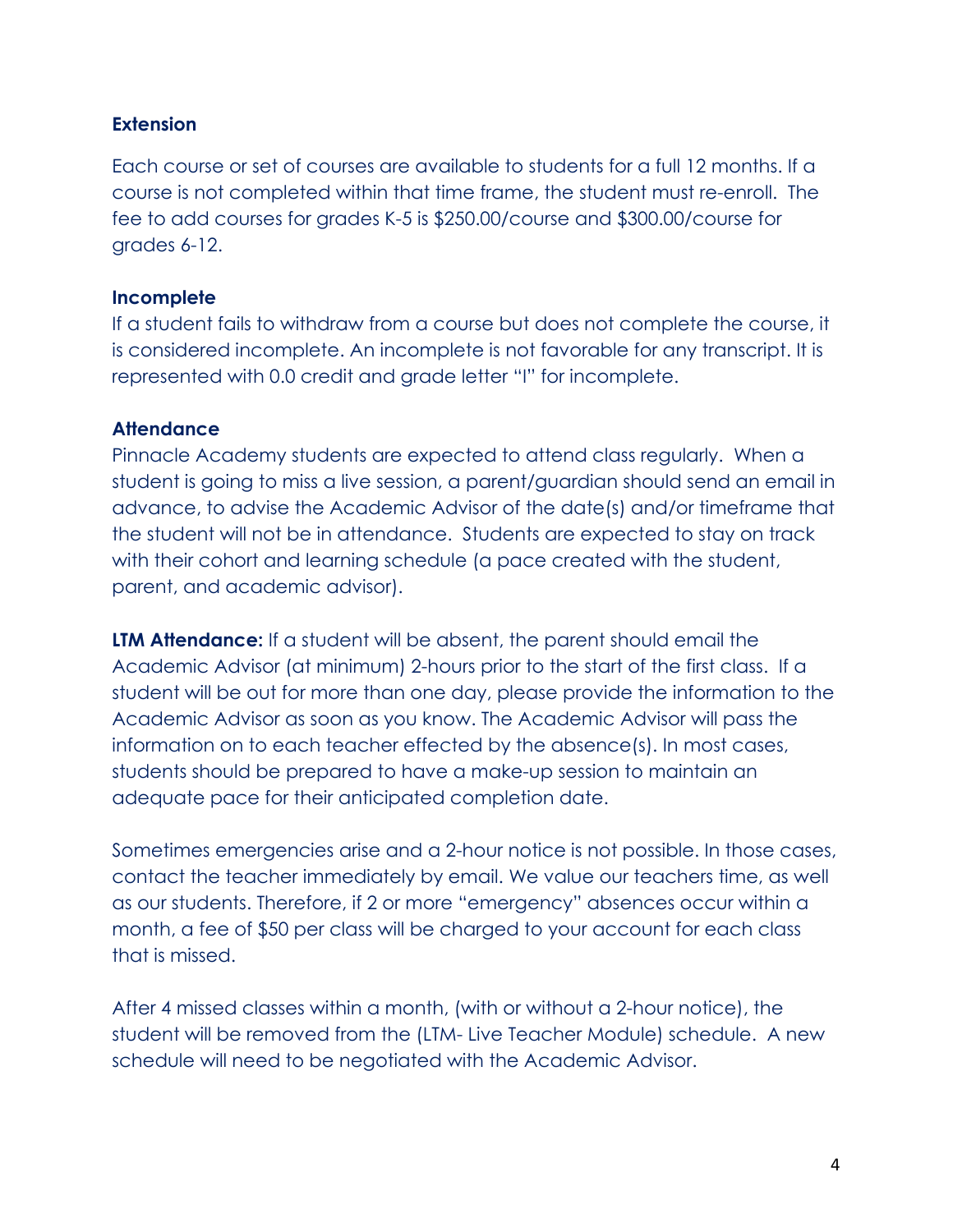**ILM Student Attendance:** Being an ILM- Independent Learning Module student is a privilege. Our independent learners are not monitored for daily attendance but are expected to complete their assigned coursework within the assigned schedule the same as LTM. Parents are advised immediately, if a student falls behind schedule. If improvement does not occur within a mandated timeframe (negotiated with AA), student will be asked to move to the LTM, to prevent failing.

Overall, daily attendance is not a prerequisite for completion, however completion of the course(s) is required to receive a final grade/score at the end of the school term. As with any learning program, irregular attendance could result in lower scores. Pinnacle Academy is, overall, an independent learning school, which allows students continual online access to course materials. Additionally, all students can access assignments including study guides, checkup, and reviews which are available 24-hours a day, 7-days a week. This allows students to complete assignments in time to keep up with their weekly cohort of instruction even during periods of irregular attendance. Refer to our academic section for an explanation of our course structure.

#### **Make-up Classes.**

Make-up class time is scheduled by the individual teacher unless a student misses more than one day in a week. In that case the Academic Advisor will have to coordinate the student make-up sessions between all teachers to ensure student course completion is met.

Make-up classes are usually scheduled for Fridays when possible. Weekends and Holidays are not available for make-up course work for students under 18. Adult Education students may make private meetings for weekends.

**Missing a make-up class.** Students that miss make-up sessions without a 24-hour notice will be charged \$50 for every class missed.

# **Donations**

Pinnacle Academy partners with individuals and groups that make sizable monetary contributions. Those contributions are then used to provide scholarships to students that are in need.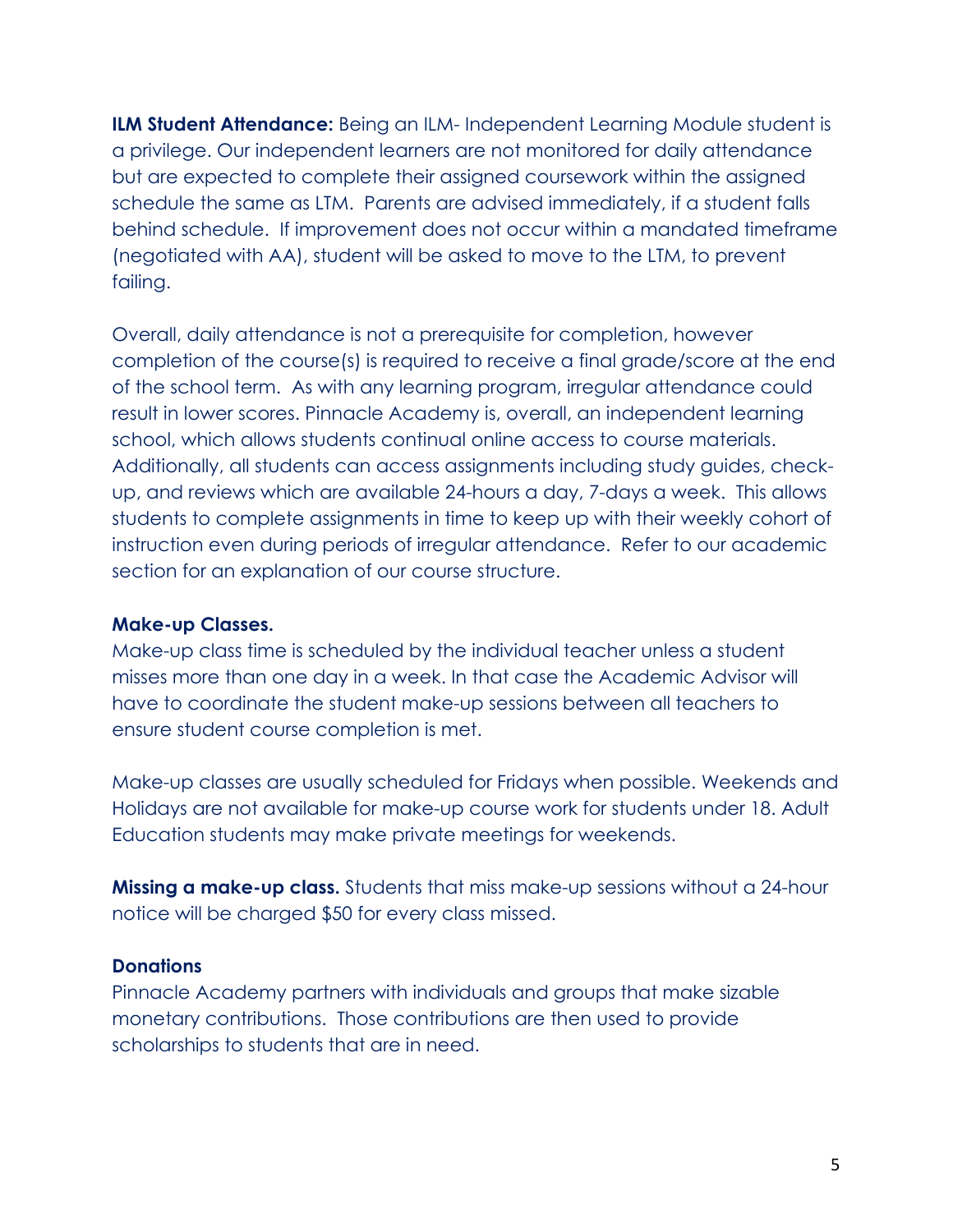#### **Tuition & Fees**

Grades (K-8) student beginning tuition full-time enrollment is \$4300.00/year or \$362.50/month for 10 months for ILM (Independent Learning Module). A registration fee of \$650.00 is due prior to student course enrollment. Private tutoring is an additional \$35-\$50/hour and can be considered mandatory if the student falls behind in any subject.

ILM tuition is \$4300.00/year. LTM tuition is \$6600.00/year. Satellite tuition is \$8025.00/year Private 1 to 1 tuition is \$22,900.00/year.

Grades (9-12) student beginning tuition for full-time enrollment is \$7325.00/year or \$645/month for 10 months. The first payment of \$650.00 is due prior to student course enrollment. Private tutoring is an additional \$50/hour and can be considered mandatory if the student falls behind in any subject.

ILM tuition is \$7350.00/year LTM tuition is \$10,500/year Satellite tuition is \$13,050/year Private 1 to 1 tuition is \$25,700/year

Part-time Enrollment tuition begins at \$3850.00/year for grades 7-12. Students can enroll in one to three classes as a part-time student while maintaining enrollment at their local public school. Our courses are accredited, and transcript can be made available and transferable to your local school.

Tuition is due on the 10<sup>th</sup> of each month. A late fee of \$125 will be assessed after the first 5 days. After 20 days of no payment, student is considered "Inactive" and will be removed from the Academic Schedule.

#### **Scholarships**

Our scholarships are given away based upon need and first come first served basis until funds are depleted.

#### **Refunds**

The application processing fee (\$25) and book fees are non-refundable.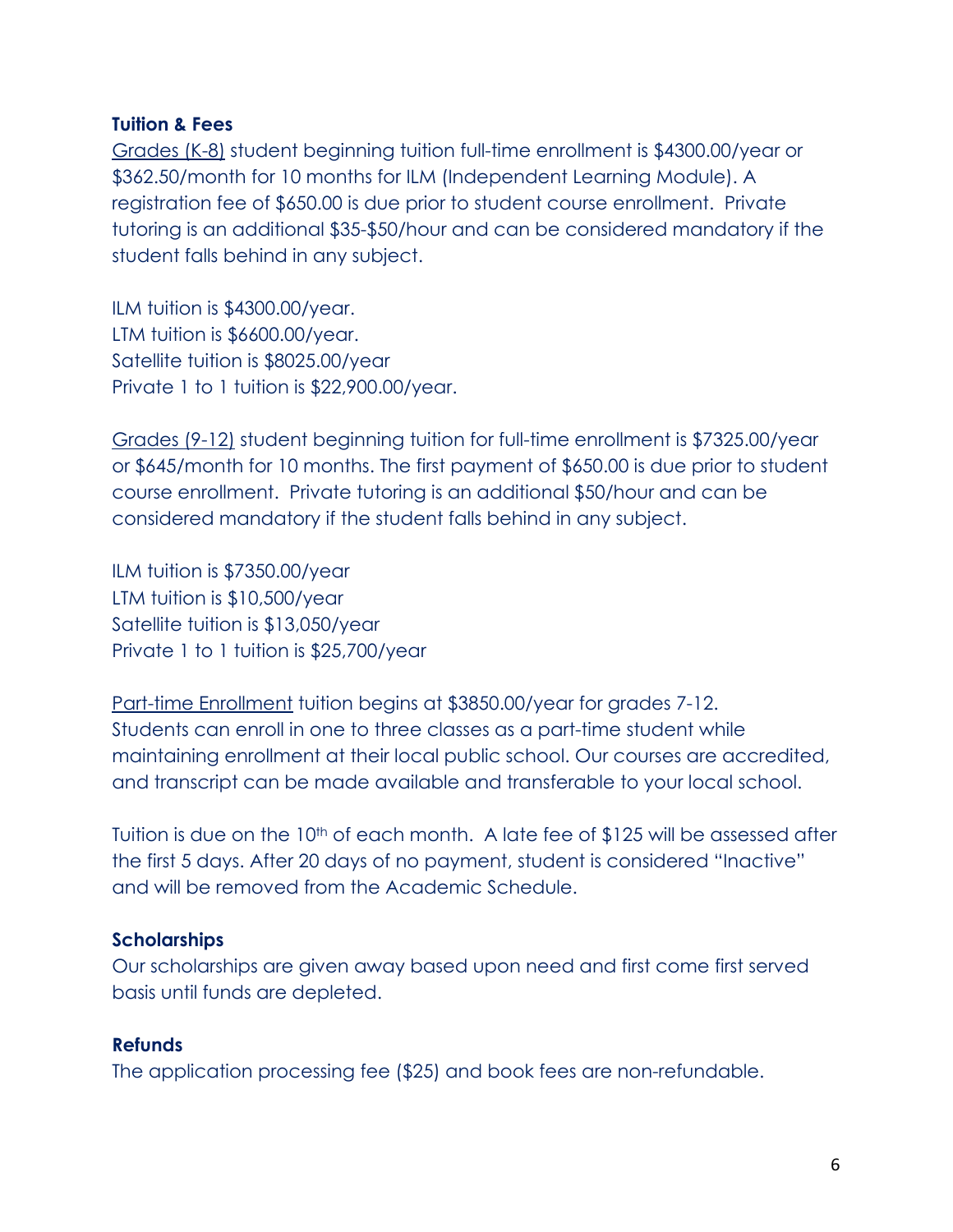If you are financing (paying a monthly tuition). If a student is expelled or withdraws from the school for any reason, tuition for the month the student leaves will not be refunded. Any months paid in advance, following dismissal will be prorated and refunded minus 5% for processing. A paper check will be refunded to the address listed within student file.

# **Student Records & Privacy Statement**

Student records are private. We will not release student records without proper application. A student transcript and cumulative file can be given to other schools, colleges with formal request. See our online Student Support page for more information.

# **Academic Policy**

Our academic policies are set forth within this document. Each student receives a copy of the school policies to ensure they have access to the information and procedures.

# **Academic Resources**

Each student has an Academic Advisor to help them navigate their education plan. Students who are independent learner, work on their own, meeting with the academic coach weekly for performance assessments. Students who desire daily Additionally, our school literature, including tutorials are assessable 24-hours a day.

Coursework:

- Unit Overview this is a summary of what will be covered.
- Unit Pretest some courses allow for students to test out. Pretest scores apply to quizzes within the unit. All correct answers are recorded and eliminate work that is already mastered.
- Unit Study Guide (& worksheet) the study guide provides direction for studying for each unit or section.
- Check-ups & Practice these are provided for students to check their work without it counting towards their overall course scores.
- **Unit Reviews- reviews are summaries of the subject.**
- Unit Quizzes quizzes are uses to assess how much a student has retained prior to testing at the end of the unit.
- Unit Tests There are two choices for unit tests. The computer-based test or printed test is available at the end of each unit after all quizzes and final review have been completed.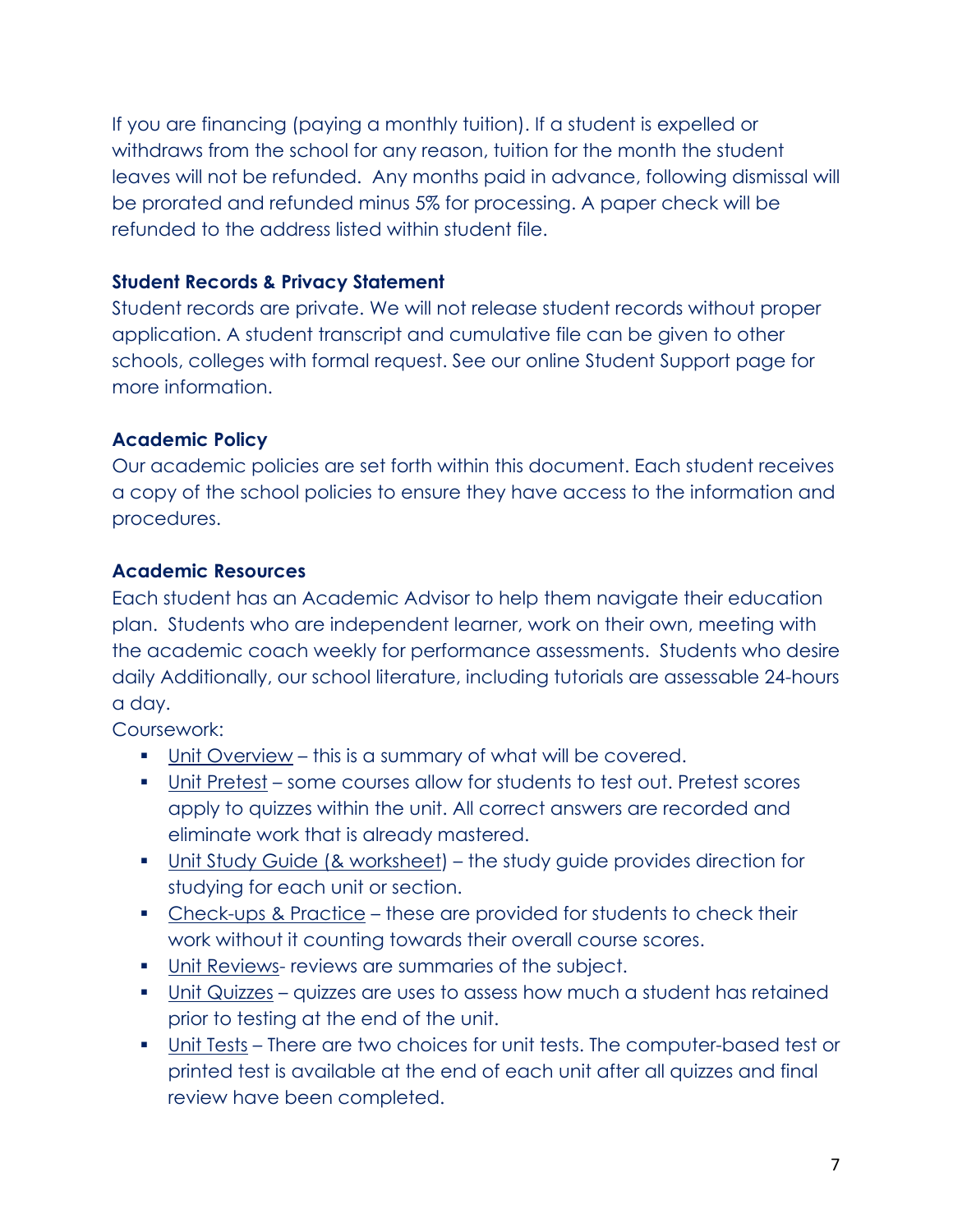# **Digital Devices**

Technology tools can be transforming for the way students learn. However, used improperly during school hours can be distracting.

#### **Textbooks**

Our course material is available online for all K-12. Students also have access to print material as they need. Students may also choose to have pre-printed materials mailed to them in advance. Students K-5 will receive workbooks to complete student Activity sections. For students 6-12, printed text services can be found within our Student Services tab, under the PASS menu.

Study Guide sheets are for students to reference as a study tool for each unit & section.

Check-Ups are online questions that allow students to check what they've learned.

Practice exercises are assigned by teachers and should be printed and return via email to the teacher.

# **Assessment**

Each student will be asked to take a grade level assessment for course placement level.

# **Grade Reporting**

Grades are automatically calculated through our system as students' complete assignments.

# **Grading Scale**

We use both the numeric and letter grading system. Elementary uses standard A-F, whereas 6-12 uses the A  $(+/-)$  – F, grading system that will make up the student GPA.

# **Progress Reporting**

Parents and teachers receive a weekly progress report that shows student progress. Green mean student is caught up on all assignments. Yellow means students should take caution to complete missing assignments. Red alerts both parent and teachers to student falling severely behind, and in need of more school hours or private tutoring.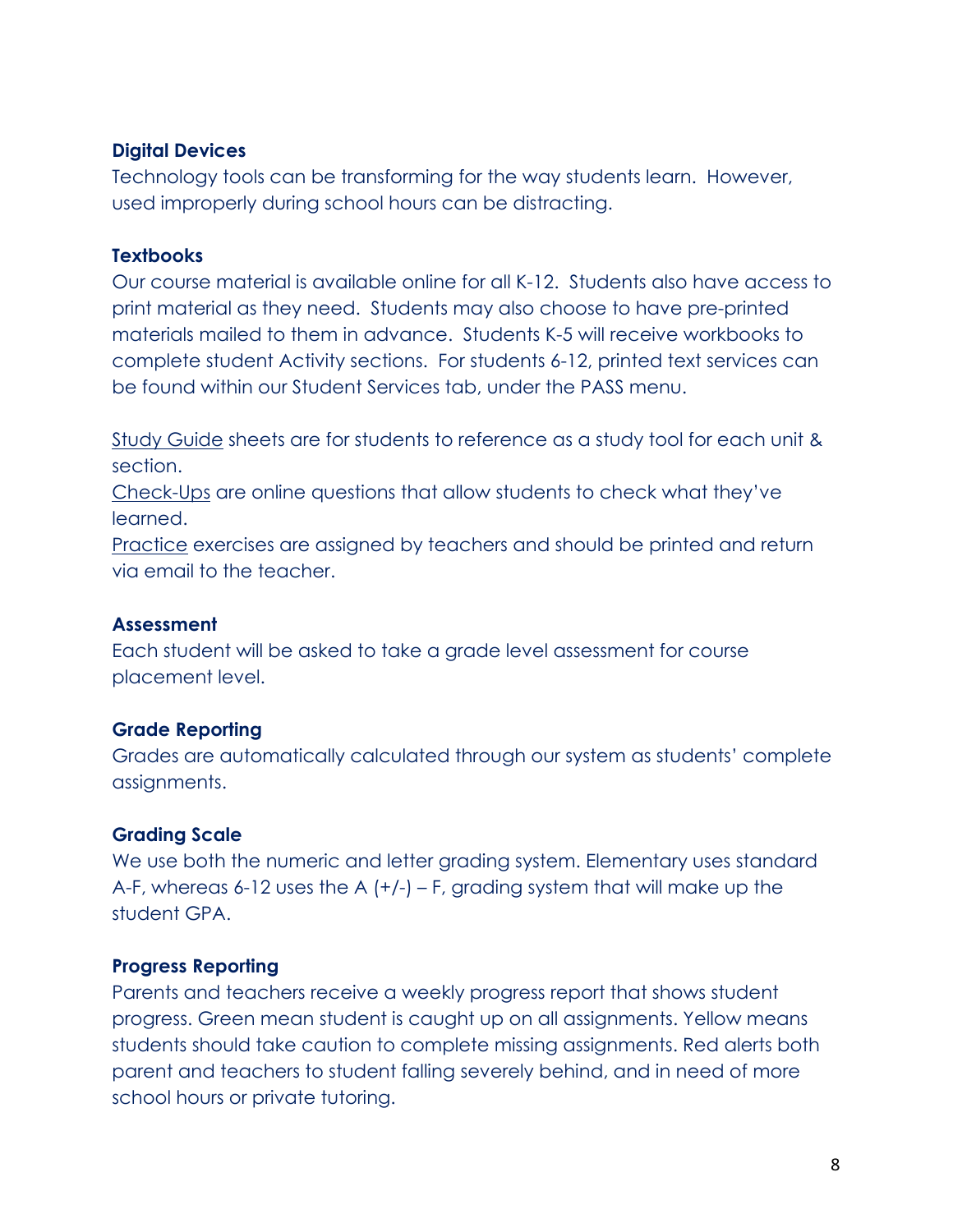# **Report Cards**

Because of our weekly reporting systems, students don't receive an actual report card until the end of the year. Student records/test scores remain available for viewing all year long. If a parent or student has an issue processing test scores and our records, please contact your Academic Advisor.

#### **Transcripts**

Transcripts can be requested at any time. Select PASS and then Student Life to access all forms. Complete the form and email to [admin@pinnacleacademy.org.](mailto:admin@pinnacleacademy.org)

#### **Advancement**

Student advancement occurs when a student has completed all courses related to their individual K-12 state mandated requirements with a passing score.

#### **Graduation Requirements**

Students enrolled in our fulltime high school programs must complete general education requirements.

Three years of English

Two years of mathematics

Three years of social science – one semester of American Government and one semester of Economics

Two years of science (including biology and physical science0

Two years of Physical Education

One year of foreign language, or visual and performing arts or technical career education.

# **Honors, Awards & Recognition**

Our full-time students are polled for special recognition. At the end of our school term, students receive an invitation to our annual awards ceremony where we recognize our students for their outstanding performance.

# **Student Wellness**

Student wellness is important to academic success, so we encourage physical movement, and water consumption throughout the day. Additionally, we have an annual public health webinar to discuss mental and physical health, nutrition,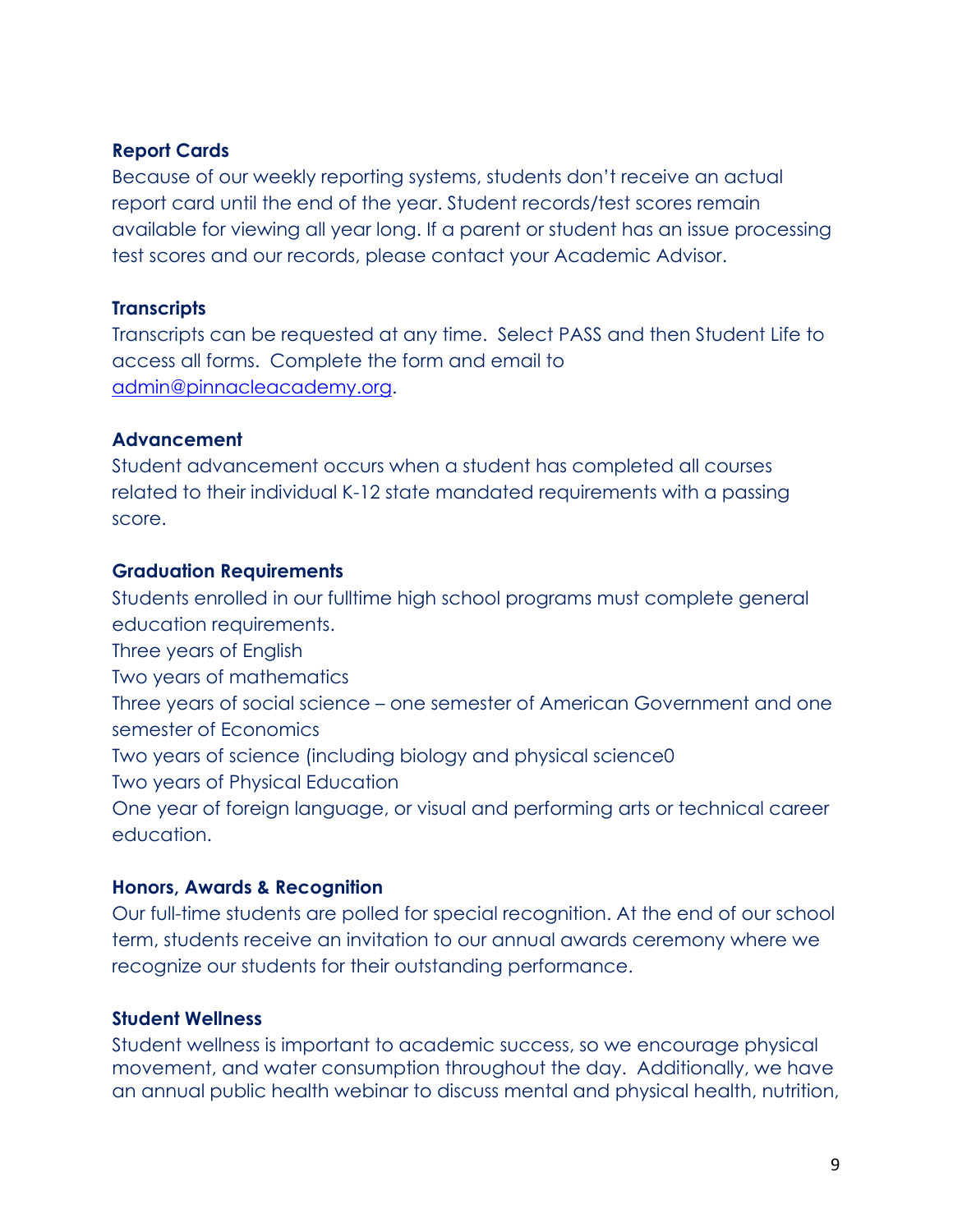and exercise. We also support positive body image and healthy emotional support groups. We believe school should be safe for all.

#### **Student Code of Conduct**

We insist that students are respectful of themselves and all others while using any part of Pinnacle Academy website and or any school portal, or other platforms used by Pinnacle Academy. On occasion, we may offer virtual field trips in other online environments, along with social activities and clubs. In each of these instances we expect Pinnacle Academy students to behave as if they intend to learn. That means listening and speaking in appropriate tones during appropriate times.

Each student is provided a list that should act as a guideline for how students should behave. Signing this form by both parent and student is required for admission.

#### **Computer Use & Netiquette**

During class time, use of game sites are not allowed. Our rules of conduct are also relevant and included as school rules for all online students as well as those in pods, and satellite locations.

# **Website Access**

Access to student dashboards are available 24 hours a day, except days/times we are performing maintenance. Students are not allowed to give or share access to their Pinnacle Academy dashboard.

#### **Passwords**

An initial password is created by our system. That password is given in the student orientation and must be changed upon student first login.

# **Academic Dishonesty**

Succeeding in dishonest academic behavior is morally unethical and results in lower student scores, and consequently lower college admission. Pinnacle Academy does not tolerate academic dishonesty. Students found engaging in these activities will be expelled.

# **Plagiarism**

Plagiarism will not be allowed. If a student is found to have plagiarized any document or assignment will be expelled.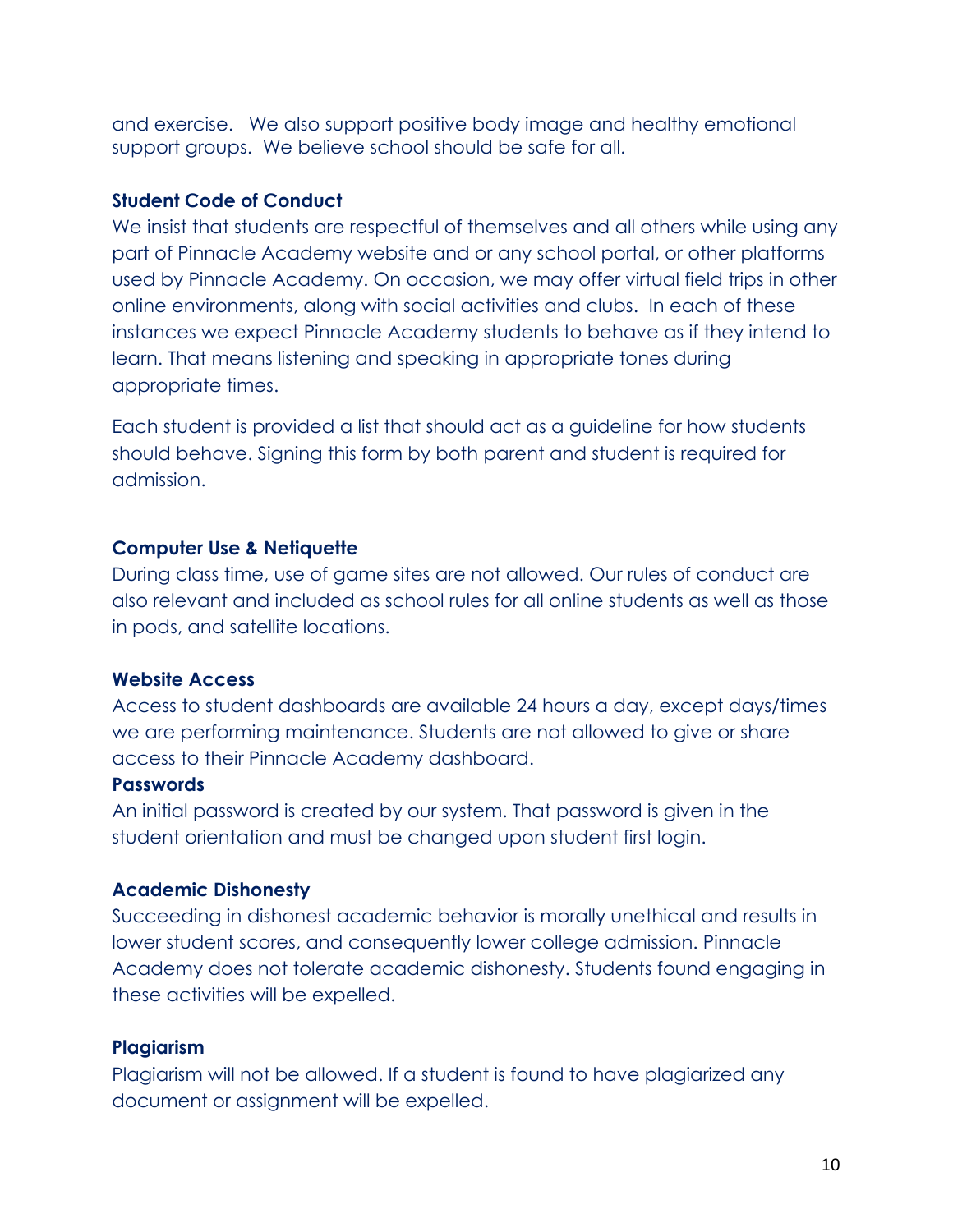#### **Parent Access & Support**

Parents can access student progress reports. Also, parents can reach out to their Academic Advisor for additional reporting as needed.

#### **Guidance & Counseling**

Our Academic Advisors are available to guide students and provide support to help each student obtain their individual goals. If emotional counselling is needed, students will be referred appropriately to a medical professional or report to agency as directed by each individual state law.

#### **Restorative Discipline**

Restorative discipline is a way of dealing with bad behavior. Instead of harsh punishments that focuses on the bad behavior, restorative discipline focuses on repairing the harm done by the bad behavior. For most offenses, this practice can be used and is our preferred method of discipline. However, continued use of profanity, name-calling and other forms of abusive behavior will not be tolerated.

We reserve the right to remove students from our program. Although a student's expulsion would be a last result, sexual harassment, and perverted behavior and or sexual gestures in our online environment is grounds for dismissal.

# **Dismissal (Expulsion)**

Persons dismissed from Pinnacle Academy will lose all access to our online portals. An official transcript will be sent to the address of student's choice. We do not refund past tuition. If a student is dismissed at any time during the month, a payment for that month is due, and all other payments, not including past due payments, will be dismissed as well.

#### **Student Life**

Extra-curricular activities are important to student life and wellness. We encourage students to participate in sports, chess clubs and other social activities to help broaden their scopes and as a way to create a more balanced life among all our participants.

# **College & Career Advising**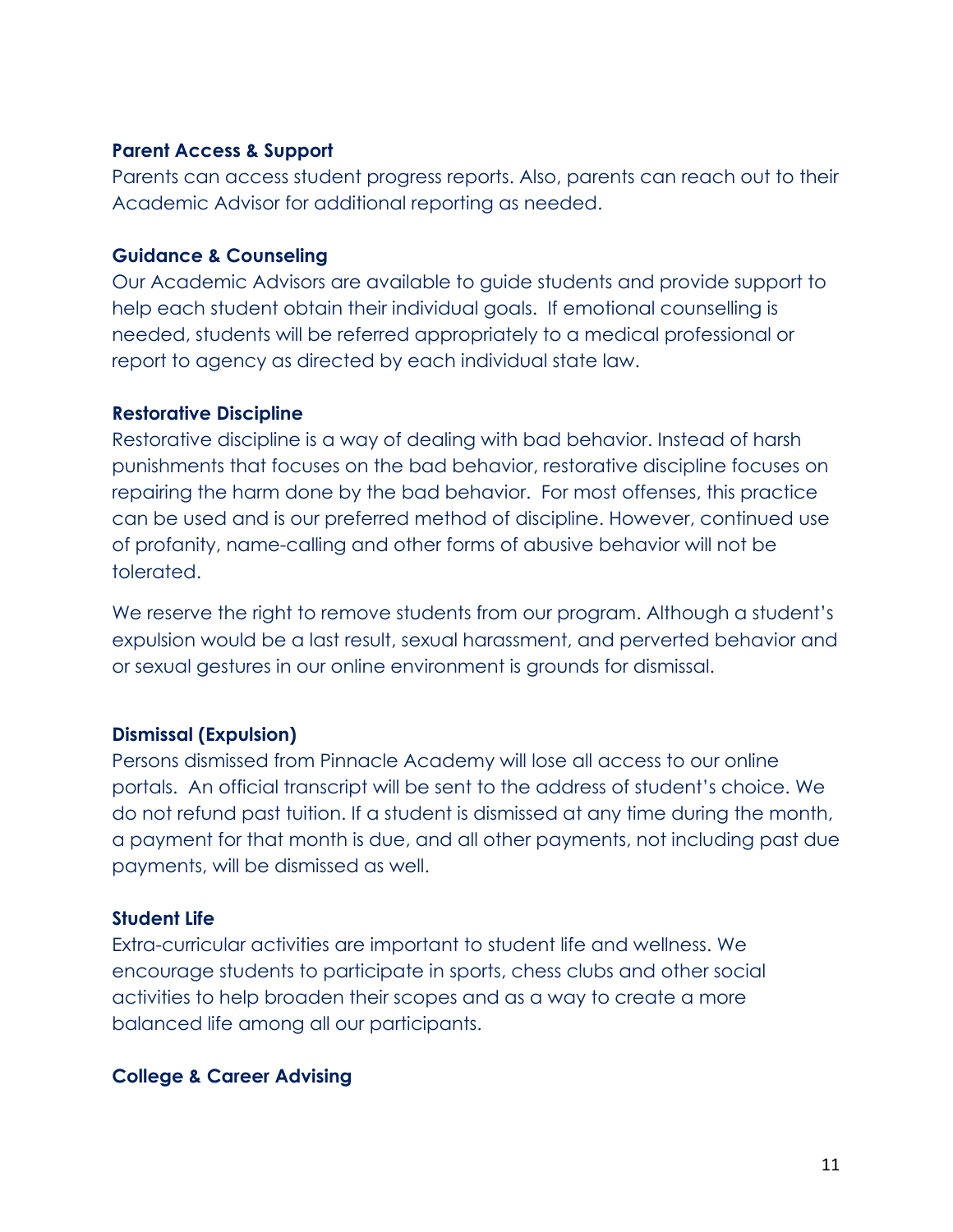Twice Annually, our students are asked to participate in college prep exercises and webinars. We invite exciting speakers from all over with various occupations to encourage students to seek out their own career paths through higher education**.** 

#### **Technology Support Services**

Technical support is available for students and can be accessed within our PASS tab under Student Support Services.

#### **Extracurricular Activities.**

We encourage students to participate in extracurricular activities for stable development.

# **Community Service**

Pinnacle believes in giving back to the communities we serve through education. Additionally, our full-time students get the opportunity to share those same principals by participating in community outreach programs that are local to them or one that is partnered with Pinnacle Academy.

# **Club Athletics**

We are a developing school and look forward to our students creating school clubs that will be diversified.

# **Student Government**

As an online school, we anticipate hosting students from around the world. Students will meet during assemblies and other group projects and within our satellite locations. Annually we will host a contest for the senior cohort to select a student body who will oversee our yearbook and graduating senior activities, including our senior trip where all students will get together in one location for a weekend of festive activities.

# **Clubs**

Clubs are created by our students and supervised by an adult staff member to ensure that club functions remain within our policies.

# **Field Trips**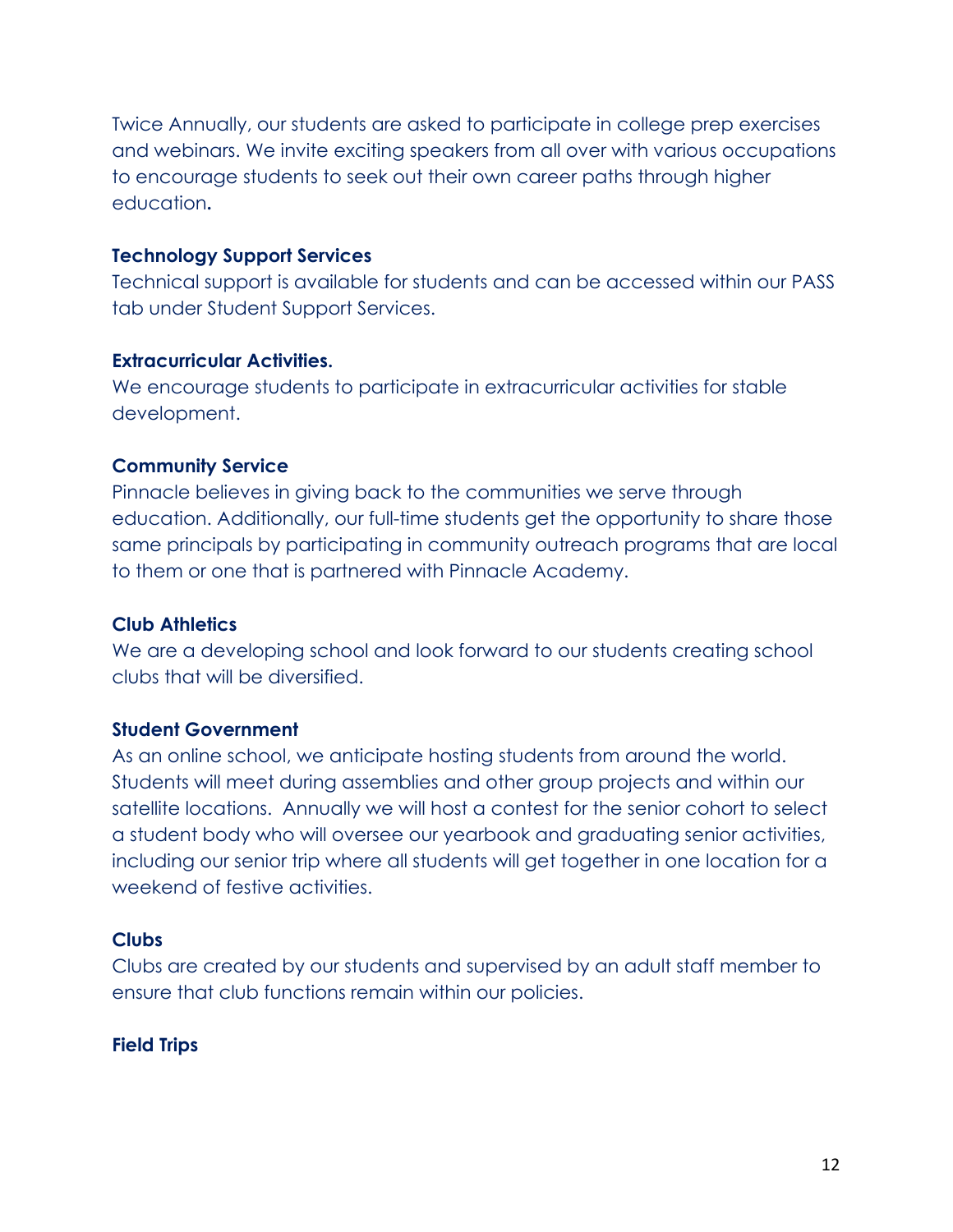Throughout the school year, we attend Virtual field trips to some amazing places including Planetariums, Aquariums, National Parks, the Smithsonian and other Museums, Art Galleries and more.

#### **Assemblies**

Group Assemblies are usually scheduled for Fridays.

#### **Mandated Reporting**

We are an educational institution and are mandated to report any suspected instances of child abuse or neglect to the social welfare services for the county or local law enforcement agency such as local police or sheriff's office.

# **Student Photo Release Disclosure**

Students are required to submit a photo online for their online ID. Approval to use photos of students in our printed material will be requested prior to printed matter being designed or released.

#### **Non-Discrimination Policy**

We are an educational institution and we do not discriminate against race, ethnic make-up, age, religion, sex, or sexual orientation.

# **Site Terms of Use Policy**

Students are assigned an individual dashboard that is independent of other students. Use of the site for other than its educational format is prohibited. Copying forms and information from the site are also prohibited. Copying forms and information from the site are also prohibited. Persons found hacking, copying, changing, modifying for deleting items from the site or other site connected to Pinnacle Academy will be dismissed from our program. Transferring, sharing, removing or unauthorized use of Pinnacle Academy site and all other clouds and/or spaced and literature used or operated by Pinnacle Academy is considered theft. Persons found to be in violation of any of these terms will be fully executed by the law.

A copy of our site policies is available on the website.

**Technology Support Services.** Pinnacle Academy has a small technical support group that is willing and ready to help students with their technical issues. We